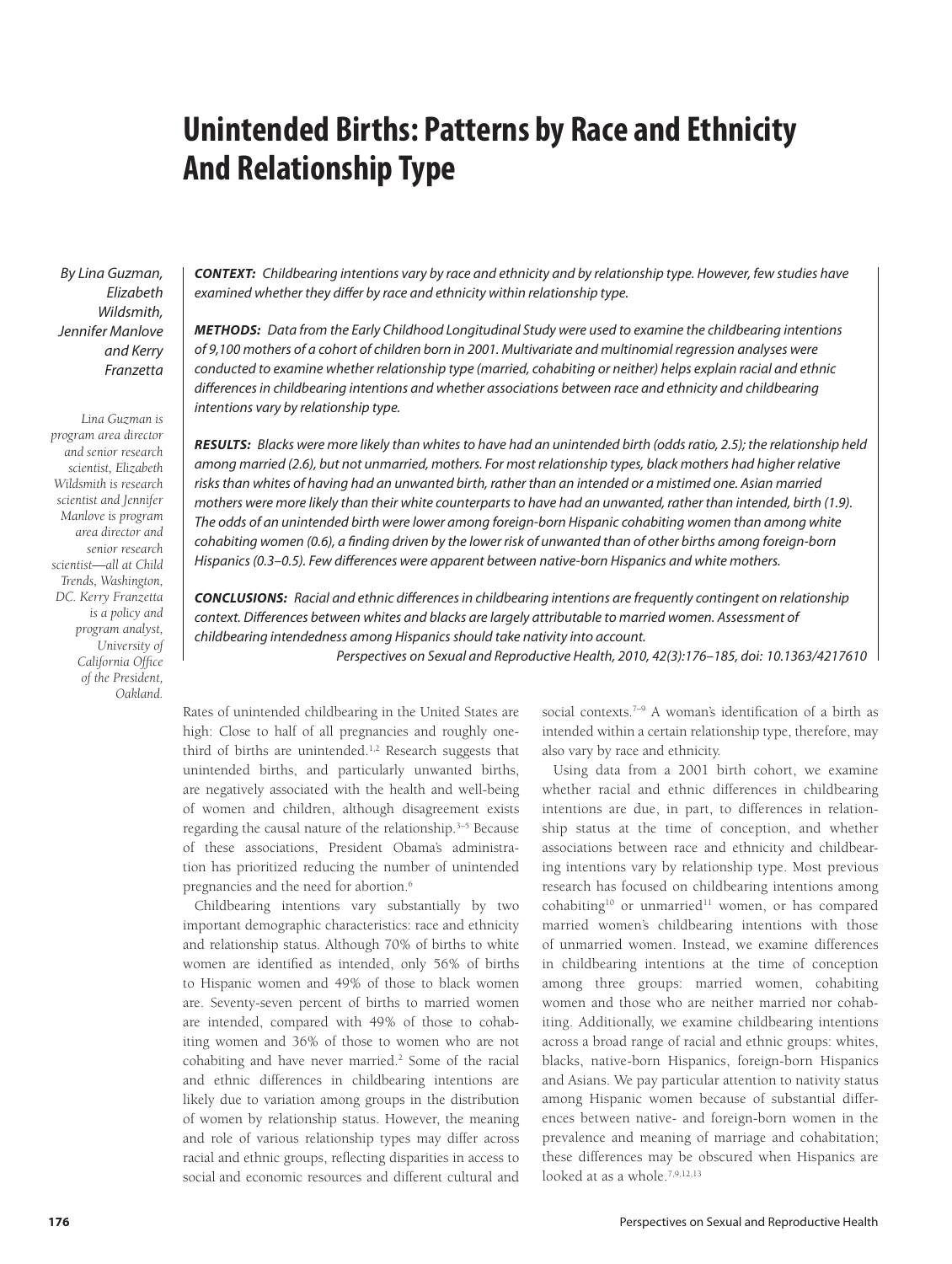# **BACKGROUND**

Unintended births are those identified as unwanted (i.e., the mother did not want to have any more births at any time in the future) or mistimed (i.e., the birth occurred earlier than the mother desired). Unwanted and mistimed births are often distinguished from one another because they generally occur at different times in a woman's life and because unwanted births tend to be more strongly correlated with negative outcomes than are mistimed births.14,15 Also, the proportions of unintended births that are unwanted and mistimed vary by race and ethnicity and by relationship status.<sup>2,11,16</sup> For example, unintended births are more likely to be unwanted among black and unmarried women than among white and married women.16 In this article, we examine unintended births as a whole, but we also separate unwanted from mistimed births.

Relationship status shapes a woman's perception about the acceptability of a birth; $11$  historically, social norms have dictated that childbearing should occur within marriage.<sup>17</sup> However, childbearing has become increasingly separated from marriage, albeit to a greater extent among some subgroups (black and Hispanic women) than others (white and Asian women).18 In addition, the relationship status of unmarried mothers at the time of birth varies by race and ethnicity; more than 60% of nonmarital births to white and Hispanic women occur in cohabiting unions, while 70% of all births to black women occur outside of coresidential unions.19 Mirroring these demographic variations, a growing body of work suggests that the acceptability of childbearing within a specific relationship status varies across racial and ethnic groups.7,8,10,11

In contrast to white women, who tend to view cohabitation as a stepping-stone to marriage, Hispanic and black women may view it as an alternative to marriage or as an appropriate setting for family formation and childrearing.<sup>9,13</sup> One likely reason is the socioeconomic disadvantage that black and Hispanic women experience; low-income couples often cite economic and social barriers to marriage and choose to remain in cohabiting or visiting relationships.20,21 Among Hispanics, a cultural orientation that is more tolerant of cohabitation may also play a role, particularly for the foreign-born;<sup>13</sup> consensual unions have a long and well-established history in Latin America, and they tend to operate similarly to marriages, sharing, to some extent, the same social recognition, economic responsibilities and family formation behaviors.22 Cohabiting Hispanic women are more likely than cohabiting white women both to have an intended pregnancy and to give birth.<sup>10,11</sup> Additionally, Hispanic<sup>10</sup> and black<sup>23</sup> women are more likely than white women to continue cohabiting following a pregnancy. Interestingly, the instability of cohabiting unions with children, relative to marital unions with children, is substantially greater for white parents than for black and Mexican-American parents (who compose the bulk of the Hispanic population in the United States).<sup>7</sup> In fact, among foreign-born Mexican-American parents, cohabiting relationships are as

stable as marriages.<sup>7</sup> For these reasons, to the extent that black and Hispanic women are more likely than women of other racial and ethnic groups to view cohabiting unions as an acceptable domain for childbearing, we expect black and Hispanic women to be more likely than white women to have intended births in cohabiting unions. In addition, we expect intendedness within cohabiting unions to be higher for foreign-born than native-born Hispanics.

Racial and ethnic differences in social norms may also be important. Engaging in nonnormative behavior is often stigmatized.24 However, because the proportion of births that occur outside of coresidential unions is substantially higher among black women (70% in 2001) than among Hispanics (30%) or whites  $(15\%)$ ,<sup>19</sup> the stigma of such births may be much less pronounced for blacks than for other groups. Qualitative research suggests that black women (poor ones, in particular) attribute great social and emotional value to childbearing, despite the high levels of uncertainty surrounding their romantic relationships.25 Similarly, although Hispanic women (particularly the foreign-born) have lower levels of noncoresidential fertility than blacks, they are often characterized as especially family- and child-oriented.8,13 Women who have children outside of coresidential unions often rely on others, such as parents and siblings, for financial and social support, and the amount and type of support they receive may vary across racial and ethnic groups.13,26 If black and Hispanic women outside of coresidential unions experience less stigma than other women when bearing children or receive higher levels of childrearing support, then they may be more likely than their counterparts from other racial and ethnic groups to have an intended birth. We have no a priori expectations, however, regarding the relative proportions of unwanted and mistimed noncoresidential births.

Lastly, we expect racial and ethnic variation in childbearing intentions within marriage. Not only do black women have higher levels of socioeconomic disadvantage than most other women, but their experience of marriage differs from whites' in ways that make the union fundamentally less stable and more stressful. First, black women experience higher levels of marital dissolution than do white and Hispanic women<sup>27</sup> and, correspondingly, are more likely to think that marriages will break up.28 Second, compared with other racial and ethnic groups, blacks report higher levels of distrust and strain between the sexes (including within married couples); they also report greater ambiguity surrounding family roles.25,28 Third, black men and women have the highest levels of multiple-partner fertility,<sup>29</sup> which is associated with reduced levels of social support and elevated levels of union dissolution.30 As a result of these factors, births to married black women may be more likely than those to married women of other races and ethnicities to be identified as unwanted or mistimed.

Hispanic women may also differ from white and other women. They, too, have high levels of socioeconomic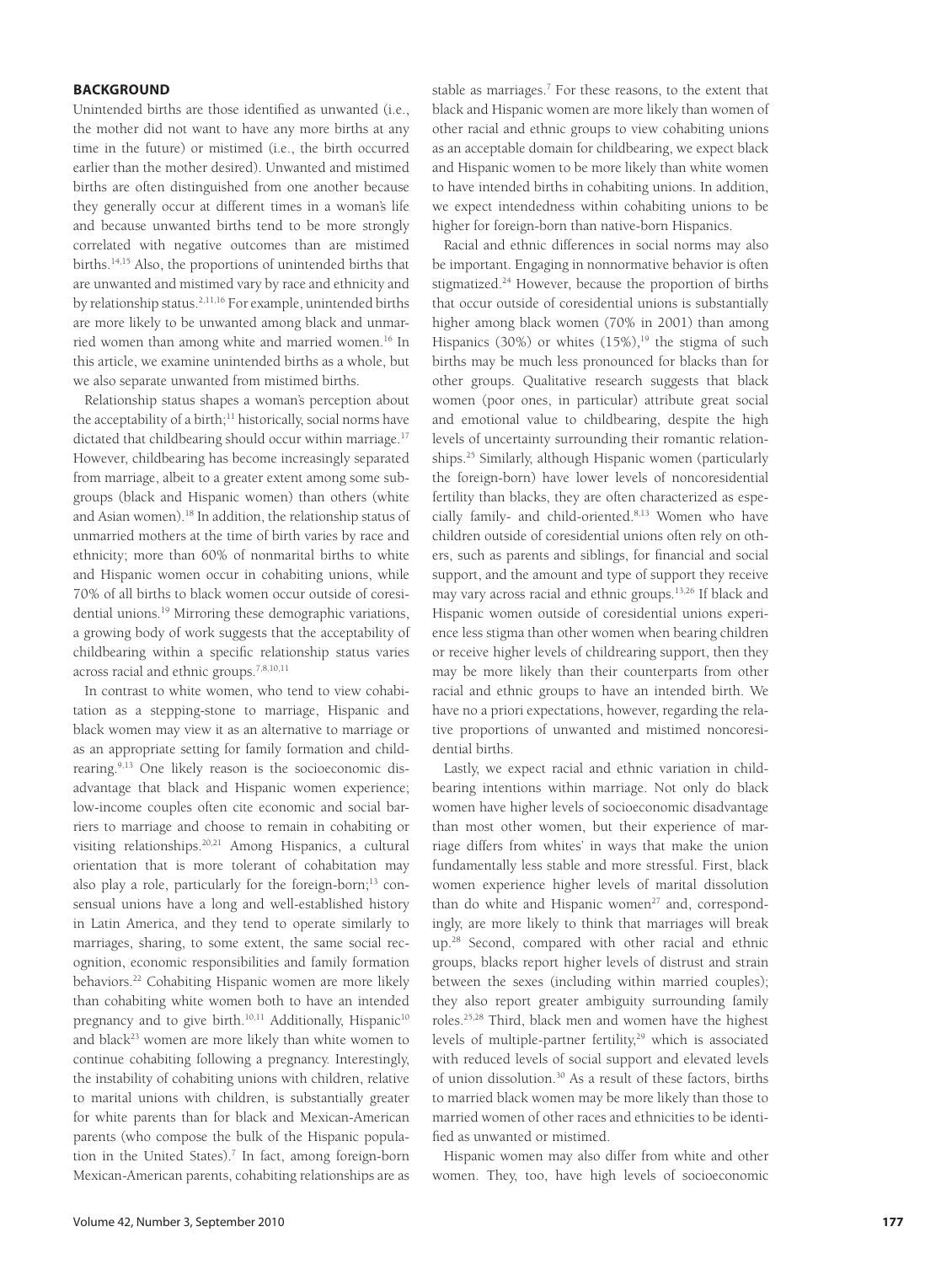disadvantage; moreover, as mentioned previously, Hispanic women tend to be very pro-family and pro-child. To the extent that this is true, we expect levels of unintended births to be lower for married Hispanic women than for married white women, net of other factors. However, it is also possible that the risk of unintended births is elevated among Hispanic women, including those who are married, because of limited access to birth control or cultural barriers to birth control use.31

Asian-Americans are conspicuously absent from the discussion above. Few studies have examined patterns of family formation among Asian-Americans,<sup>32,33</sup> and none have looked at childbearing intentions. In general, Asian immigrants are characterized as placing a high value on marriage and family.8,34 While this depiction masks much diversity among the more than 20 Asian immigrant populations in the United States, as well as across generations within specific ethnic groups,<sup>34</sup> as a whole Asian-Americans exhibit fairly traditional family patterns. They have high rates of marriage, tend to marry at an older age than do members of other groups and have the lowest levels of marital disruption (divorce or separation).<sup>27</sup> Additionally, they have the lowest levels of teenage and nonmarital childbearing and the oldest age at first birth.<sup>33,35</sup> First-generation Asian-Americans, who make up the bulk of the Asian-American population, have the lowest levels of cohabitation in the United States, although rates increase fairly quickly across generations.32 We expect unintended childbearing to be lower than average among married Asian women and higher than average among Asian women outside of marital unions. We have no a priori expectation regarding the distribution of unwanted and mistimed births.

# **METHODS**

## **Data and Sample**

Analyses were conducted using data from the first wave of the Early Childhood Longitudinal Study–Birth Cohort (ECLS-B), a nationally representative study of 10,700\* children (referred to hereafter as focal children) born in 2001.36 The ECLS-B offers several advantages for the study of associations among relationship type, race and ethnicity, and childbearing intentions: It has data on the childbearing intentions of mothers of a recent cohort of children, a sample size sufficient for studying variations in childbearing intentions among several racial and ethnic groups and relationship types, and detailed information on women's relationship histories. Data were obtained from birth certificates and from interviews and self-administered questionnaires completed by mothers when their focal child was approximately nine months old.

‡Percentages do not total 100% because of rounding.

Our study sample comprised 10,000 biological mothers† who resided with their focal child and participated in the interview, and for whom valid sample weights were available. We excluded 900 women because we could not determine their relationship type at conception or because data on their childbearing intentions were unavailable. Our final analytic sample consisted of 9,100 biological mothers, of whom 48% were white, 17% Hispanic, 16% black, 11% Asian and 7% of other racial and ethnic backgrounds.‡

## **Measures**

Mothers' reports of childbearing intentions were drawn from a series of items asked in reference to the focal child. Respondents were first asked, "Before you became pregnant with your baby, had you or your baby's father stopped using all methods of birth control?" Women who were not using contraceptives were asked why; "wanted to get pregnant" was one of the listed response options. Those who had been using contraceptives were asked, "At the time you became pregnant with your baby, did you yourself actually want to have a baby at some time?" Response options were "yes," "no" and "not sure." Women who said they were not sure were asked, "It is sometimes difficult to recall these things but, just before that pregnancy began, would you say you probably wanted a(nother) baby at some time or probably not?" Possible responses were "probably yes," "probably no" and "didn't care." Women who responded "probably yes" were then asked, "Did you become pregnant sooner than you wanted, later than you wanted, or at about the right time?"

We classified a pregnancy as intended if it was identified as wanted and had occurred on time or later, or if it had occurred after the mother had stopped using contraceptives in the hope of becoming pregnant. A pregnancy that had occurred sooner than desired was coded as mistimed. If a respondent reported that she had not wanted to have a baby when she became pregnant with the focal child, the pregnancy was coded as unwanted, as were pregnancies among mothers who were unsure if they had wanted the pregnancy and reported in follow-up questions that they probably had not wanted the pregnancy or had not cared. These measures closely match those used in other studies.17,18,24

In our first set of analyses, we used a dichotomous measure to indicate whether the birth resulted from an unintended or an intended pregnancy. In the second set, we used a categorical variable that distinguished among births resulting from intended, mistimed and unwanted pregnancies. For clarity, we refer to childbearing intentions in reference to births rather than to pregnancies, because the ECLS-B collects data on childbearing intentions for a birth cohort.

A mother's relationship status at conception was defined in relation to the child's biological father; mothers were categorized as married, cohabiting or neither married nor cohabiting. We constructed this measure by comparing

<sup>\*</sup>Because of National Center for Education Statistics regulations concerning the ECLS-B data, all N values have been rounded to the nearest 50.

<sup>†</sup>The number of biological mothers in the ECLS-B is lower than the number of children because of adoptions and multiple births. Our sample excluded adoptive mothers, but included women with multiple births.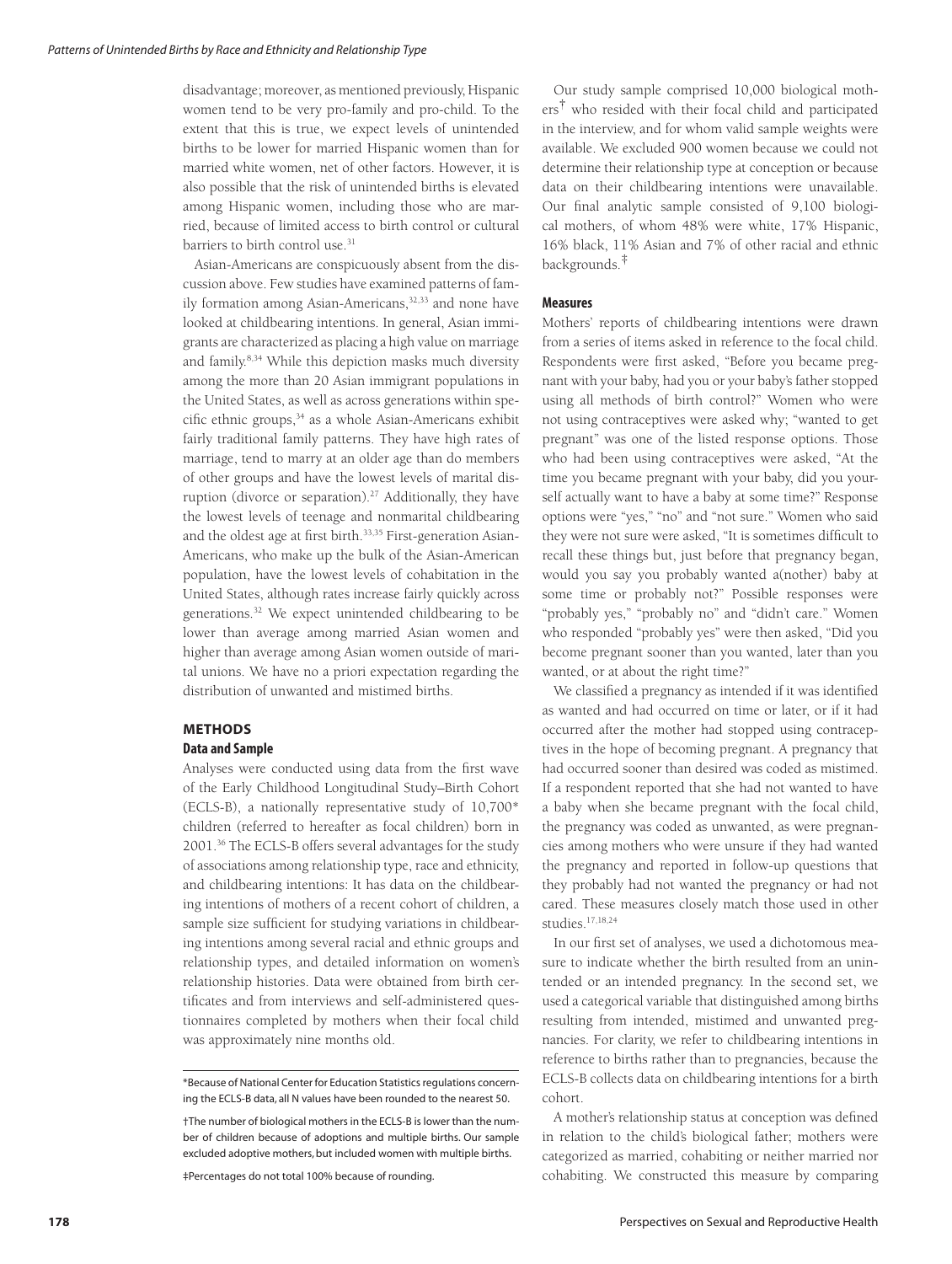mothers' marital and cohabitation histories (including dates of union formation) with birth certificate information regarding delivery date and gestation.\*

Our analyses also included a measure of the mother's race and ethnicity. Because of sample size constraints, we were able to conduct separate analyses for foreign-born and native-born women only among Hispanics. Consistent with 2004 census data,<sup>†37</sup> the vast majority of Asian mothers in our sample (89%) were foreign-born, but only small proportions of black (9%) and white (4%) mothers were. Sample limitations also precluded our looking at Hispanics by country of origin.

The analyses controlled for several maternal characteristics: education (categorized as either a high school degree or less vs. at least some college education); employment status in the year before the focal child's birth (worked at all versus did not); age at the child's birth; and, as a proxy for cultural values, frequency of religious service attendance (never, once or twice a year, several times a year, once or twice a month, or weekly or more). We controlled for parity using a dichotomous variable indicating whether the focal child was the mother's first. Our marital history measure indicated whether the mother had previously been married to a man other than the child's biological father. We included three controls for the mother's family background: childhood family structure (whether the mother had resided with both biological parents until age 16), parental education (whether at least one of her parents had more than a high school diploma or the equivalent) and childhood welfare receipt (whether her family had ever received welfare before she was 16).16

Finally, we included three measures of father's characteristics, drawn from the birth certificate or the mother's survey: age at the child's birth, education (categorized as per the mother's) and whether the father's race and ethnicity differed from the mother's. In 950 cases, the biological

\*In 7% of cases, the birth certificate data indicated that the gestational age was less than 28 weeks or greater than 42 weeks. We assumed these estimates were erroneous, because few fetuses are viable before 28 weeks and few pregnancies are allowed to proceed past 42 weeks (source: Moore K and Persaud T, *The Developing Human: Clinically Oriented Embryology*, sixth ed., Philadelphia: W.B. Saunders, 1998). The proportion of cases with improbable gestational ages is consistent with findings from research on the quality of birth certificate data (source: Remy L and Olivia G, *Impact of Data Quality on Birth Related Health Indicators,* San Francisco: Family Health Outcomes Project, University of California, 2006). In these instances, we substituted nine months for the gestational age reported in the birth certificate. In our multivariate analyses, we included a flag variable for these cases; this flag was associated with increased odds of an unintended birth in some models of childbearing intentions.

†From 2004 census data, we estimate that 90% of Asian women of childbearing age (15–44) are foreign-born; overall, two-thirds (67%) of Asians in the United States are foreign-born.

‡We felt this was an appropriate substitution because in 91% of cases for which data were available, the father's race and ethnicity matched the child's. In multivariate analyses, we included a flag variable for cases in which we used this proxy; this flag was associated with increased odds of an unintended birth in models of childbearing intentions.

*TABLE 1. Percentage distribution of women with a birth in 2001, by relationship type at time of conception, according to race and ethnicity, Early Childhood Longitudinal Study* 

| Race/ethnicity | N     | $\%$ |                                  |      |       |  |
|----------------|-------|------|----------------------------------|------|-------|--|
|                |       |      | Married Cohabiting Neither Total |      |       |  |
| All            | 9,100 | 58.8 | 21.2                             | 20.1 | 100.0 |  |
| White          | 4,350 | 70.5 | 16.6                             | 12.9 | 100.0 |  |
| <b>Black</b>   | 1,500 | 24.4 | 27.8                             | 47.7 | 100.0 |  |
| Hispanic       | 1,550 | 47.3 | 29.5                             | 23.3 | 100.0 |  |
| Native-born    | 700   | 44.3 | 27.3                             | 28.4 | 100.0 |  |
| Foreign-born   | 900   | 49.1 | 30.9                             | 20.0 | 100.0 |  |
| Asian          | 1,050 | 83.2 | 7.5                              | 9.3  | 100.0 |  |
| Other          | 650   | 44.9 | 34.6                             | 20.6 | 100.0 |  |

*Notes:* Distributions of women by relationship type differ by race and ethnicity at p<.001 and by nativity status for Hispanics at p<.01. All N values are rounded to the nearest 50. Percentages may not total 100.0 because of rounding.

father's race and ethnicity were not reported; we used the focal child's race and ethnicity as a proxy for father's.<sup>‡</sup>

## **Analysis**

In the first step of our analysis, we used t tests to examine bivariate associations between mothers' childbearing intentions and their relationship type, their race and ethnicity, and their race and ethnicity within relationship types.

Next, we used multivariate models to determine whether any racial and ethnic differences in childbearing intentions were due to racial and ethnic differences in relationship status at the focal child's birth. The first model examined the relationship between unintended births and race and ethnicity; the next two models added mothers' and fathers' background characteristics and their relationship type. The fourth and final model added a series of interaction terms to test whether associations between race and ethnicity and childbearing intentions vary by relationship type.

Because the fourth model identified several interactions, we next used logistic and multinomial logistic regression to compare associations between childbearing intentions and race and ethnicity within each relationship type.

We weighted and adjusted all analyses for the data's clustered sampling design by using survey estimation procedures in Stata 9.38

# **RESULTS Sample Characteristics**

More than one-half (59%) of births were to mothers who had been married at the time of conception (Table 1); the remainder were almost equally divided between mothers who had been cohabiting (21%) and those outside of a coresidential union (20%). Among racial and ethnic groups, relationship status at the time of conception differed markedly; 71% of white and 83% of Asian mothers were married at the time of conception, compared with only 24% of blacks and 44–49% of members of other groups. Nonetheless, the vast majority (72–80%) of native-born Hispanics, foreign-born Hispanics and women of "other" races conceived within a marital or cohabiting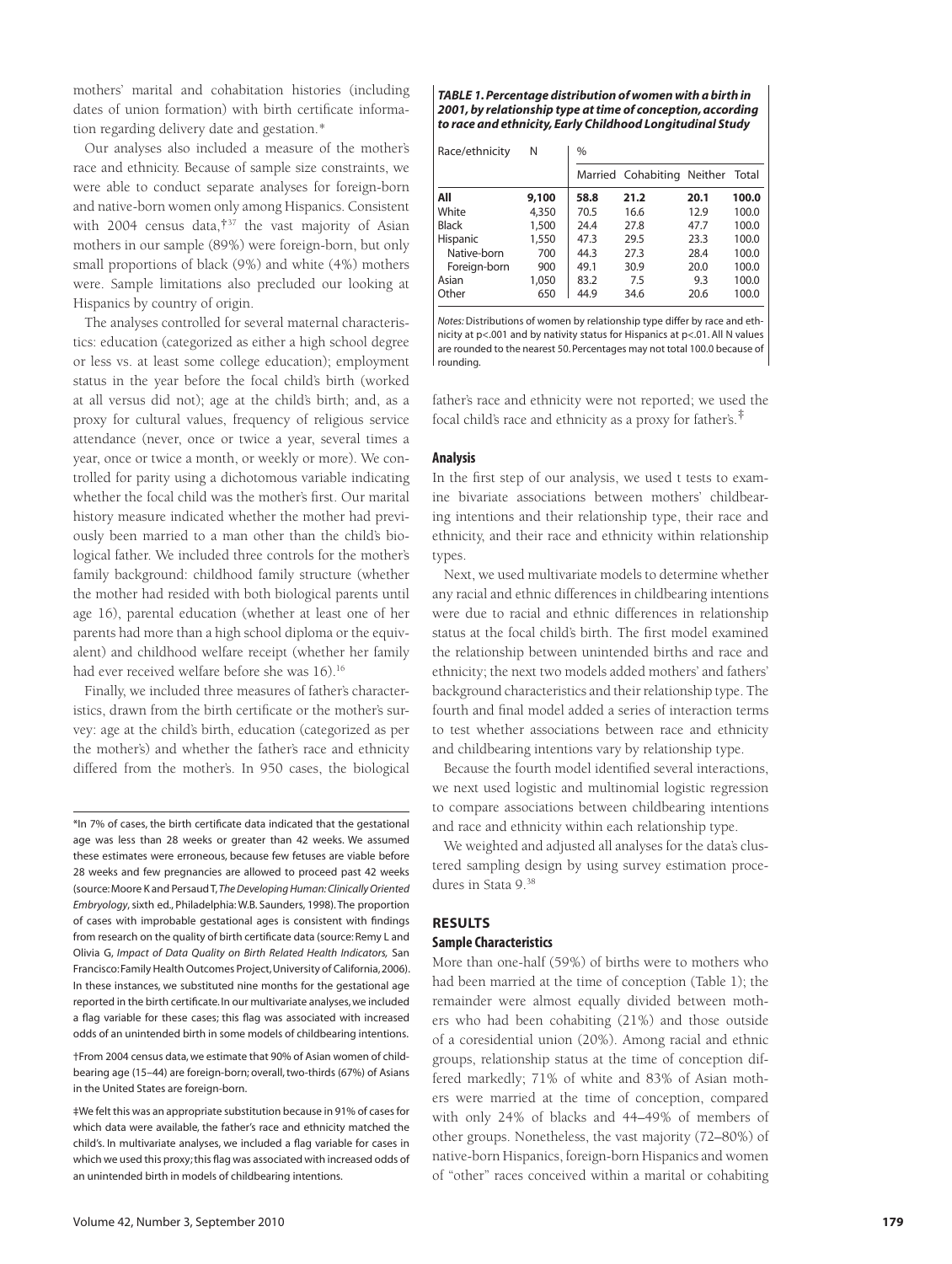union. In contrast, just 52% of black mothers conceived within such unions.

## **Bivariate Results**

In the full sample, 43% of births were reported as unintended, including 30% that were mistimed and 13% that were unwanted (Table 2). As we had expected, the proportion of births that were unintended was higher among mothers who had been cohabiting (58%) or outside of a coresidential union (72%) at the time of conception than among mothers who had been married (28%), and women who had been outside of a coresidential union were more likely than women in the other two groups to report a birth as unwanted (30% vs. 7–16%). The majority (66%) of births to black mothers were characterized

*TABLE 2. Percentage distribution of mothers, by intendedness of birth, according to women's relationship type at conception, race and ethnicity, and race and ethnicity within relationship type*

| Relationship type         | N     | Unintended        |                   |                       |                    |  |
|---------------------------|-------|-------------------|-------------------|-----------------------|--------------------|--|
| and race/ethnicity        |       | Any               | Mistimed          | Unwanted              |                    |  |
| All                       | 9,100 | 42.8              | 29.5              | 13.2                  | 57.3               |  |
| <b>Relationship type</b>  |       |                   |                   |                       |                    |  |
| Married                   | 5,250 | 27.6              | 21.0              | 6.6                   | 72.4               |  |
| Cohabiting                | 1,900 | $57.7*$           | $41.6*$           | $16.1*$               | $42.3*$            |  |
| Neither                   | 1,950 | $71.5^*$ , †      | $41.8*$           | $29.6^*$ , †          | $28.5^*$ , †       |  |
| <b>Race and ethnicity</b> |       |                   |                   |                       |                    |  |
| White                     | 4,350 | 36.3              | 27.3              | 8.9                   | 63.7               |  |
| <b>Black</b>              | 1,500 | 65.8‡             | 33.0‡             | 32.8‡                 | 34.2‡              |  |
| Hispanic                  | 1,550 | 45.7‡,§           | 33.3‡,††          | $12.4 \pm .5$         | 54.3‡,§            |  |
| Native-born               | 700   | 52.5              | 35.0              | 17.5                  | 47.5               |  |
| Foreign-born              | 900   | 41.4‡‡            | 32.3              | $9.1 \pm 1$           | 58.6##             |  |
| Asian                     | 1,050 | $32.7\pm$ , §, ** | $23.2 \div 5,$ ** | 9.55                  | $67.3 \pm 0.5$ ,** |  |
| Other                     | 650   | 53.4‡,§,**,††     | 35.3 <sup>‡</sup> | $18.1\pm$ , §, **, ++ | 46.6‡,§,**,††      |  |
| Married                   |       |                   |                   |                       |                    |  |
| White                     | 3,050 | 24.0              | 18.8              | 5.2                   | 76.0               |  |
| <b>Black</b>              | 350   | 47.8‡             | 29.2‡             | 18.6‡                 | 52.2‡              |  |
| Hispanic                  | 750   | 34.7‡,§           | 27.1‡             | $7.6 \pm .5$          | $65.3 \pm .5$      |  |
| Native-born               | 300   | 36.7              | 27.8              | 8.9                   | 63.3               |  |
| Foreign-born              | 450   | 33.6              | 26.8              | 6.8                   | 64.4               |  |
| Asian                     | 900   | 25.9§,**          | 18.9§,**          | 7.0§                  | 74.1§,**           |  |
| Other                     | 250   | 37.4‡,††          | 25.8              | 11.6‡                 | $62.6$ ‡,††        |  |
| <b>Cohabiting</b>         |       |                   |                   |                       |                    |  |
| White                     | 750   | 60.1              | 45.4              | 14.7                  | 39.9               |  |
| <b>Black</b>              | 400   | 65.9              | 36.7 <sup>‡</sup> | $29.2+$               | 34.1               |  |
| Hispanic                  | 450   | 48.7‡,§           | 38.8              | 9.9§                  | $51.3 \pm .5$      |  |
| Native-born               | 200   | 60.2              | 45.5              | 14.5                  | 39.8               |  |
| Foreign-born              | 250   | 42.3‡‡            | 35.0              | 7.3                   | 57.7##             |  |
| Asian                     | 100   | $62.2***$         | 39.9              | $22.3***$             | $37.8***$          |  |
| Other                     | 250   | 60.1              | 41.8              | 18.3§                 | 39.9               |  |
| <b>Neither</b>            |       |                   |                   |                       |                    |  |
| White                     | 600   | 72.9              | 51.0              | 21.9                  | 27.1               |  |
| <b>Black</b>              | 750   | 74.9              | 32.8‡             | 42.0‡                 | 25.1               |  |
| Hispanic                  | 400   | 64.3§             | 39.0‡             | 25.4§                 | 35.7§              |  |
| Native-born               | 200   | 70.1              | 35.8              | 34.5                  | 29.8               |  |
| Foreign-born              | 200   | 59.1              | 41.5              | 17.6‡‡                | 40.9               |  |
| Asian                     | 50    | 69.2              | 48.0              | 21.2§                 | 30.8               |  |
| Other                     | 150   | 77.1              | 45.3              | 31.8                  | 22.9               |  |

\*Different from percentage for married mothers at p<.05. †Different from percentage for cohabiting mothers at p<.05. ‡Different from percentage for white mothers at p<.05. §Different from percentage for black mothers at p<.05. \*\*Different from percentage for Hispanic mothers at p<.05. ††Different from percentage for Asian mothers at p<.05. ‡‡Different from percentage for native-born Hispanic mothers at p<.05. *Notes:* All N values are rounded to the nearest 50. Sum of percentages mistimed and unwanted may not total percentage unintended because of rounding. Sum of percentages unintended and intended may not total 100.0 because of rounding.

as unintended, compared with roughly one-third of births to whites (36%) and Asians (33%), and about one-half of those to Hispanics (46%) and women of other races and ethnicities (53%). Additionally, blacks reported that a higher proportion of births were unwanted than did mothers of all other races and ethnicities (33% vs. 9–18%).

Racial and ethnic patterns in childbearing intentions varied by relationship type. The proportion of births that were unintended was higher among married blacks (48%) than among married whites (24%) or Asians (26%). Among cohabiting mothers, Hispanics were less likely to report an unintended birth (49%) than were whites (60%), Asians (62%) and blacks (66%). Racial and ethnic differences among women who had not been married or cohabiting at the time of conception were similar to those among cohabiting women, although they were less pronounced and in many cases did not reach statistical significance. Contrary to expectations, black women outside of coresidential unions were no more likely than whites or Hispanics in such relationships to have intended births; in fact, they had the highest level of unwanted births.

We also found several key differences in childbearing intentions between foreign- and native-born Hispanics. Overall, the proportion of births that were intended was greater among foreign-born Hispanic women (59%) than among native-born ones (48%). No nativity differences were evident among married Hispanic mothers. However, among cohabiting mothers, the proportion of intended births was higher among foreign-born than native-born Hispanics, while among those outside of a union, the proportion of unwanted births was lower among foreign-born than native-born Hispanics.

# **Multivariate Results**

-*Overall.* Model 1 (Table 3) indicates that the odds of reporting an unintended birth were higher among black women, Hispanic women and those in the "other" group than among whites (odds ratios, 1.2–2.5). However, after we controlled for background characteristics in model 2, associations remained only for blacks (2.0) and nativeborn Hispanics (1.3). The relationships between background characteristics and childbearing intentions were generally in the expected directions: Maternal characteristics associated with elevated odds of an unintended birth were having worked in the year prior to birth (1.2), having been 29 or younger at the child's birth (1.5–2.6) and having had a prior birth (1.5); paternal characteristics associated with elevated odds of an unintended birth were having been younger than 25 at the child's birth (1.7) and being of a different race and ethnicity from the mother (1.4). The odds of an unintended birth were reduced if the mother was 35 or older at delivery (0.8) or if the father had more than a high school education (0.7).

In model 3, the odds of reporting an unintended birth were higher among mothers who had been cohabiting (odds ratio, 2.3) or outside of a coresidential union (3.5) at the time of conception than among married mothers.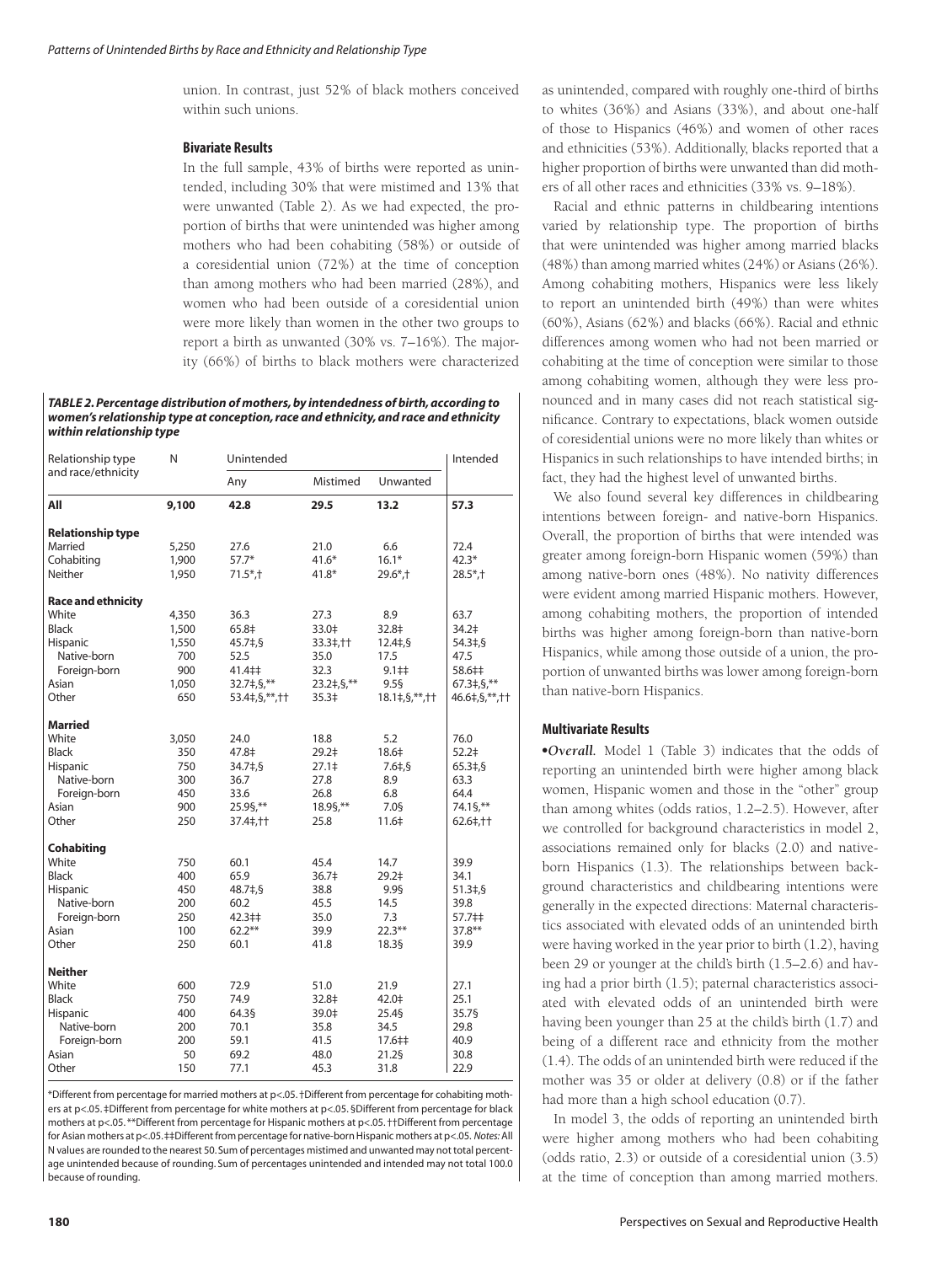| Characteristic                    | Model 1   | Model 2   |           | Model 3 Model 4 | Characteristic                         | Model 1 |           | Model 2 Model 3 Model 4 |           |
|-----------------------------------|-----------|-----------|-----------|-----------------|----------------------------------------|---------|-----------|-------------------------|-----------|
| <b>MOTHER</b>                     |           |           |           |                 | Previously married‡                    |         |           |                         |           |
| <b>Race and ethnicity</b>         |           |           |           |                 | Yes                                    | na      | 0.97      | $0.78*$                 | $0.76***$ |
| White (ref)                       | 1.00      | 1.00      | 1.00      | 1.00            | No                                     | na      | 1.00      | 1.00                    | 1.00      |
| <b>Black</b>                      | $2.47***$ | $1.99***$ | $1.48***$ | $2.60***$       |                                        |         |           |                         |           |
| Hispanic, native-born             | $1.88***$ | $1.27*$   | 1.13      | $1.35*$         | <b>FATHER</b>                          |         |           |                         |           |
| Hispanic, foreign-born            | $1.23*$   | 1.07      | 0.93      | 1.32            | <b>Education</b>                       |         |           |                         |           |
| Asian                             | 0.90      | 1.17      | 1.18      | $1.35*$         | ≤high school (ref)                     | na      | 1.00      | 1.00                    | 1.00      |
| Other                             | $1.76***$ | 1.16      | 1.11      | 1.29            | >high school                           | na      | $0.74***$ | $0.82*$                 | $0.72***$ |
| <b>Education</b>                  |           |           |           |                 | Aget                                   |         |           |                         |           |
| ≤high school (ref)                | na        | 1.00      | 1.00      | 1.00            | $<$ 25                                 | na      | $1.70***$ | $1.41***$               | $1.41***$ |
| >high school                      | na        | 0.89      | 0.96      | 0.97            | $25 - 29$                              | na      | 0.95      | 0.90                    | 0.91      |
|                                   |           |           |           |                 | 30-34 (ref)                            | na      | 1.00      | 1.00                    | 1.00      |
| Worked in 12 months before birth  |           |           |           |                 | >34                                    | na      | 1.06      | 1.03                    | 1.03      |
| Yes                               | na        | $1.21*$   | $1.17*$   | $1.18*$         |                                        |         |           |                         |           |
| No (ref)                          | na        | 1.00      | 1.00      | 1.00            | Race/ethnicity differs from mother's   |         |           |                         |           |
|                                   |           |           |           |                 | Yes                                    | na      | $1.37**$  | $1.31*$                 | 1.23      |
| <b>Religious service</b>          |           |           |           |                 | No (ref)                               | na      | 1.00      | 1.00                    | 1.00      |
| attendance                        | na        | 0.97      | 1.01      | 1.05            |                                        |         |           |                         |           |
|                                   |           |           |           |                 | <b>MOTHER AND FATHER</b>               |         |           |                         |           |
| Aget                              |           |           |           |                 | Relationship type§                     |         |           |                         |           |
| $<$ 25                            | na        | $2.63***$ | $2.17***$ | $2.09***$       | Married (ref)                          | na      | na        | 1.00                    | 1.00      |
| $25 - 29$                         | na        | $1.47***$ | $1.47***$ | $1.47***$       | Cohabiting                             | na      | na        | $2.34***$               | $4.23***$ |
| 30-34 (ref)                       | na        | 1.00      | 1.00      | 1.00            | Neither                                | na      | na        | $3.51***$               | $7.24***$ |
| >34                               | na        | $0.78*$   | 0.80      | $0.78*$         |                                        |         |           |                         |           |
|                                   |           |           |           |                 | <b>INTERACTION TERMS</b>               |         |           |                         |           |
| <b>Parental education</b>         |           |           |           |                 | Relationship type x race and ethnicity |         |           |                         |           |
| $\leq$ high school (ref)          | na        | 1.00      | 1.00      | 1.00            | Cohabiting x black                     | na      | na        | na                      | $0.42***$ |
| >high school                      | na        | 1.13      | 1.14      | 1.10            | Cohabiting x Hispanic,                 |         |           |                         |           |
|                                   |           |           |           |                 | native-born                            | na      | na        | na                      | 0.71      |
| <b>Lived with both parents</b>    |           |           |           |                 | Cohabiting x Hispanic,                 |         |           |                         |           |
| Yes                               | na        | 0.95      | 1.00      | 1.03            | foreign-born                           | na      | na        | na                      | $0.45***$ |
| No (ref)                          | na        | 1.00      | 1.00      | 1.00            | Cohabiting x Asian                     | na      | na        | na                      | 0.75      |
|                                   |           |           |           |                 | Cohabiting x other                     | na      | na        | na                      | 0.65      |
| Received welfare during childhood |           |           |           |                 | Neither x black                        | na      | na        | na                      | $0.37***$ |
| Yes                               | na        | 1.16      | 1.12      | 1.12            | Neither x Hispanic,                    |         |           |                         |           |
| No (ref)                          | na        | 1.00      | 1.00      | 1.00            | native-born                            | na      | na        | na                      | 0.63      |
|                                   |           |           |           |                 | Neither x Hispanic,                    |         |           |                         |           |
| <b>Prior birth</b>                |           |           |           |                 | foreign-born                           | na      | na        | na                      | $0.52*$   |
| Yes                               | na        | $1.50***$ | $1.79***$ | $2.41***$       | Neither x Asian                        | na      | na        | na                      | 0.78      |
| No (ref)                          | na        | 1.00      | 1.00      | 1.00            | Neither x other                        | na      | na        | na                      | 0.86      |
|                                   |           |           |           |                 |                                        |         |           |                         |           |

*TABLE 3. Odds ratios from logistic regression analyses examining association between unintended childbearing and parents' characteristics* 

\*p<.05. \*\*p<.01. \*\*\*p<.001. †At time of child's birth. ‡Refers to marriage to someone other than child's biological father. §At time of child's conception. *Notes:* Religious service attendance is a continuous variable; all other variables are dichotomous or categorical. Father's characteristics were obtained from mother's reports. na=not applicable. ref= reference category.

After adjustment for relationship type, black mothers were the only group whose odds of having had an unintended birth remained higher than those of whites (1.5).

We found interactions between relationship type and race and ethnicity for blacks and foreign-born Hispanics, suggesting that the association between race and ethnicity and childbearing intentions varies by relationship type. These results indicate that conducting analyses separately by relationship status for different subgroups could aid in understanding the association between childbearing intentions and race and ethnicity.

-*Unintended births by relationship type.* Among mothers who had been married at the time of conception, the odds of having had an unintended birth were higher among blacks (odds ratio, 2.6), Asians (1.4) and both native- and foreign-born Hispanics (1.3 for each) than among whites, after adjustment for background characteristics (Table 4, page 182). Among cohabiting mothers, the only racial and ethnic group whose odds of reporting an unintended birth differed from those of their white counterparts was foreignborn Hispanics (0.6). Race and ethnicity were not associated with unintended births among mothers who were neither married nor cohabiting at the time of conception. Associations between background characteristics and childbearing intentions by relationship type were generally similar to those found in the analysis of the full sample, although some associations were apparent only for certain relationship types.

-*Intendedness.* In the multinomial analysis, the relative risk of having had an unwanted birth rather than an intended one was higher among blacks (relative risk ratio, 2.4), Asians (1.6) and native-born Hispanics (1.4) than among whites (Table 5, page 183). Blacks and Asians also had an elevated relative risk of having had an unwanted birth rather than a mistimed one (2.1 and 1.5, respectively). No other associations between race and ethnicity and fertility intentions emerged for the full sample.

Black married mothers had a higher relative risk than white married mothers of reporting an unwanted or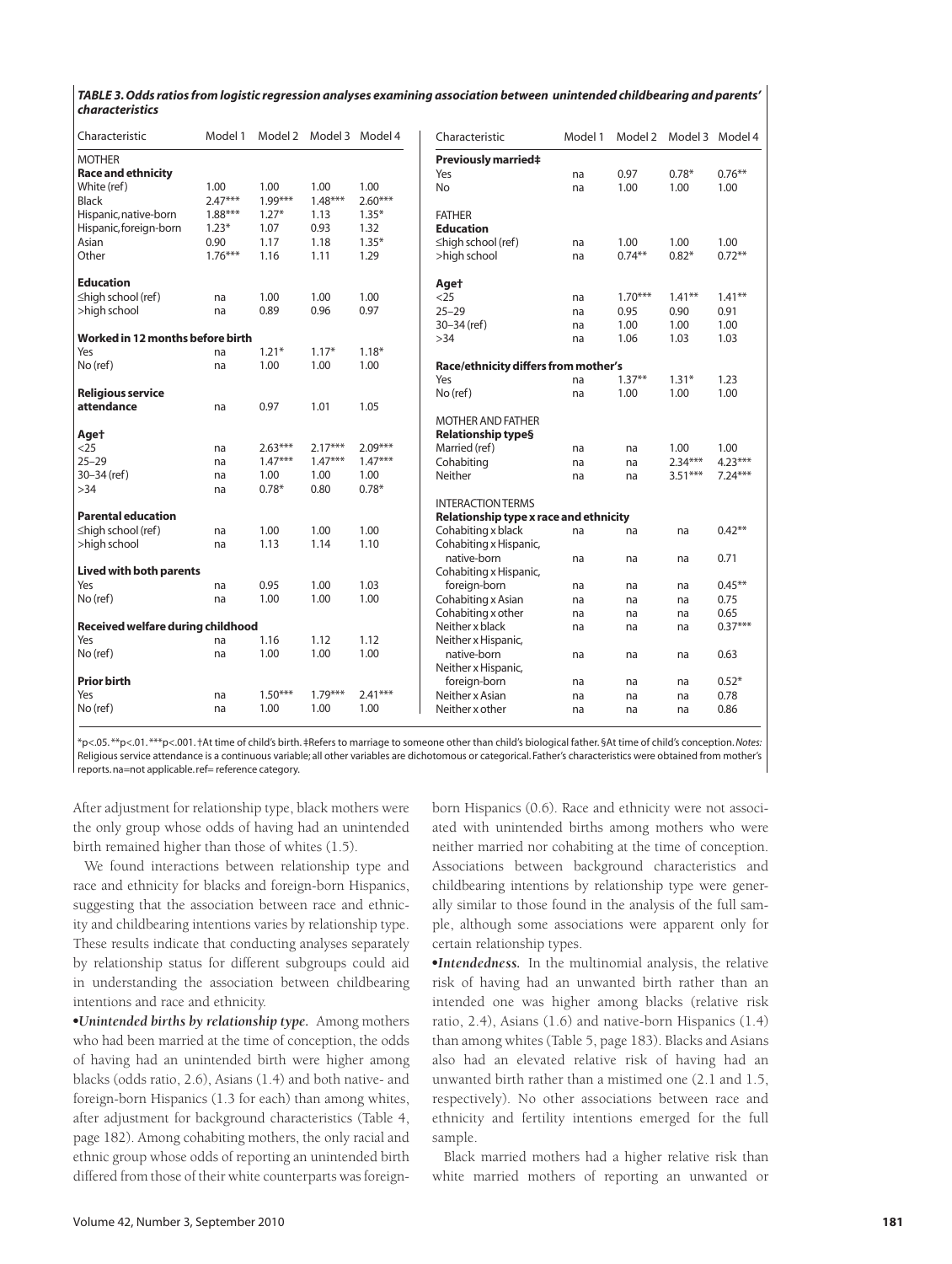*TABLE 4. Odds ratios from logistic regression analyses examining association between unintended childbearing and parents' characteristics, by relationship type at conception* 

| Characteristic                           | Married         | Cohabiting        | Neither      |  |  |  |  |
|------------------------------------------|-----------------|-------------------|--------------|--|--|--|--|
| <b>MOTHER</b>                            |                 |                   |              |  |  |  |  |
| <b>Race and ethnicity</b><br>White (ref) | 1.00            | 1.00              | 1.00         |  |  |  |  |
| <b>Black</b>                             | $2.61***$       | 0.98              | 0.97         |  |  |  |  |
| Hispanic, native-born                    | $1.34*$         | 0.94              | 0.86         |  |  |  |  |
| Hispanic, foreign-born                   | $1.33*$         | $0.60*$           | 0.66         |  |  |  |  |
| Asian                                    | $1.37*$         | 0.92              | 1.23         |  |  |  |  |
| Other                                    | 1.29            | 0.71              | 1.37         |  |  |  |  |
| <b>Education</b>                         |                 |                   |              |  |  |  |  |
| ≤high school (ref)                       | 1.00            | 1.00              | 1.00         |  |  |  |  |
| >high school                             | 0.99            | 0.97              | 0.91         |  |  |  |  |
| Worked in 12 months before birth         |                 |                   |              |  |  |  |  |
| Yes                                      | 1.10            | 1.30              | 1.29         |  |  |  |  |
| No (ref)                                 | 1.00            | 1.00              | 1.00         |  |  |  |  |
| <b>Religious service</b>                 |                 |                   |              |  |  |  |  |
| attendance                               | 1.05            | 0.97              | 0.93         |  |  |  |  |
| Age†                                     |                 |                   |              |  |  |  |  |
| $<$ 25                                   | $1.80***$       | $2.16***$         | $2.18*$      |  |  |  |  |
| $25 - 29$                                | $1.45***$       | $1.68*$           | 1.19         |  |  |  |  |
| 30-34 (ref)                              | 1.00            | 1.00              | 1.00         |  |  |  |  |
| >34                                      | 0.85            | 0.74              | 0.61         |  |  |  |  |
| <b>Parental education</b>                |                 |                   |              |  |  |  |  |
| ≤high school (ref)                       | 1.00            | 1.00              | 1.00         |  |  |  |  |
| >high school                             | 1.10            | 1.09              | $1.45*$      |  |  |  |  |
| <b>Lived with both parents</b>           |                 |                   |              |  |  |  |  |
| Yes                                      | 1.05            | 1.05              | 0.97         |  |  |  |  |
| No (ref)                                 | 1.00            | 1.00              | 1.00         |  |  |  |  |
| Received welfare during childhood        |                 |                   |              |  |  |  |  |
| Yes<br>No (ref)                          | 1.27<br>1.00    | 1.12<br>1.00      | 0.96<br>1.00 |  |  |  |  |
|                                          |                 |                   |              |  |  |  |  |
| <b>Prior birth</b><br>Yes                | $2.39***$       |                   |              |  |  |  |  |
| No (ref)                                 | 1.00            | $1.42*$<br>1.00   | 1.29<br>1.00 |  |  |  |  |
|                                          |                 |                   |              |  |  |  |  |
| Previously married‡                      |                 |                   |              |  |  |  |  |
| Yes<br>No (ref)                          | 0.84<br>1.00    | $0.58***$<br>1.00 | 0.82<br>1.00 |  |  |  |  |
|                                          |                 |                   |              |  |  |  |  |
| <b>FATHER</b>                            |                 |                   |              |  |  |  |  |
| <b>Education</b>                         |                 |                   |              |  |  |  |  |
| $\leq$ high school (ref)<br>>high school | 1.00<br>$0.73*$ | 1.00<br>1.28      | 1.00<br>0.80 |  |  |  |  |
|                                          |                 |                   |              |  |  |  |  |
| Aget<br>$<$ 25                           | $1.78**$        | 1.05              | $1.72*$      |  |  |  |  |
| $25 - 29$                                | 0.94            | 0.87              | 1.01         |  |  |  |  |
| 30–34 (ref)                              | 1.00            | 1.00              | 1.00         |  |  |  |  |
| >34                                      | 0.93            | 1.10              | 1.54         |  |  |  |  |
| Race differs from mother's               |                 |                   |              |  |  |  |  |
| Yes                                      | 1.21            | $1.54*$           | 0.90         |  |  |  |  |
| No (ref)                                 | 1.00            | 1.00              | 1.00         |  |  |  |  |
|                                          |                 |                   |              |  |  |  |  |

 \*p<.05. \*\*p<.01. \*\*\*p<.001. †At time of child's birth. ‡Refers to marriage to someone other than child's biological father. *Notes:* Religious service attendance is a continuous variable; all other variables are dichotomous or categorical. Father's characteristics were obtained from mother's reports. ref= reference category.

mistimed birth rather than an intended birth (relative risk ratios, 3.7 and 2.2, respectively), and a greater relative risk of reporting an unwanted, rather than mistimed, birth (1.7). Asian married mothers had a greater relative risk than their white counterparts of having had an unwanted, as opposed to intended, birth (1.9), while foreign-born Hispanics were more likely than whites to report a mistimed birth rather than an intended one (1.4).

Among cohabiting mothers, blacks had twice the relative risk of whites of having had an unwanted, versus mistimed, birth (relative risk ratio, 2.1). In contrast, foreign-born Hispanics had a lower relative risk than whites of reporting an unwanted birth rather than an intended (0.3) or a mistimed one (0.5).

Finally, among mothers who had not been married or cohabiting at conception, blacks had a higher relative risk than whites of having had an unwanted birth rather than an intended (1.7) or a mistimed one (2.6), but a lower relative risk of having had a mistimed birth rather than an intended one (0.7). Among native-born Hispanic mothers, the relative risk of reporting an unwanted, rather than mistimed, birth was more than twice that of white mothers (2.2).

# **DISCUSSION**

Our results highlight the importance of examining the associations of both race and ethnicity and relationship type with childbearing intentions. In many cases, racial and ethnic differences in childbearing intentions are contingent on the relationship context. Not considering relationship type may mask differences among racial and ethnic groups. Our study also provides further evidence of the importance of examining mistimed and unwanted births separately, rather than simply grouping them as unintended births.<sup>11</sup>

# **Black-White Differences in Intendedness**

Our analyses indicate that overall, the odds of an unintended birth among black mothers are almost 1.5 times those of white mothers, even after adjustment for other variables. The association is similar among married women, but not among mothers in other relationship types. Therefore, the difference between black and white women at the population level appears to be driven in part by differences in childbearing intentions among married women. Given that a smaller proportion of black women than of white women marry, the effects of the differences in unintendedness between them must be fairly large.

However, analyses of the individual components of childbearing intentions reveal more complex differences between black and white mothers. Our multinomial models suggest that blacks in both married and noncoresidential unions are more likely than whites to have an unwanted versus an intended birth. These findings are consistent with those of previous research indicating that in general, blacks are more likely than whites to have unwanted births and whites are more likely than blacks to have mistimed births.<sup>2</sup> Our research further suggests, however, that among married women, blacks have higher levels than whites not only of unwanted births, but also of mistimed births.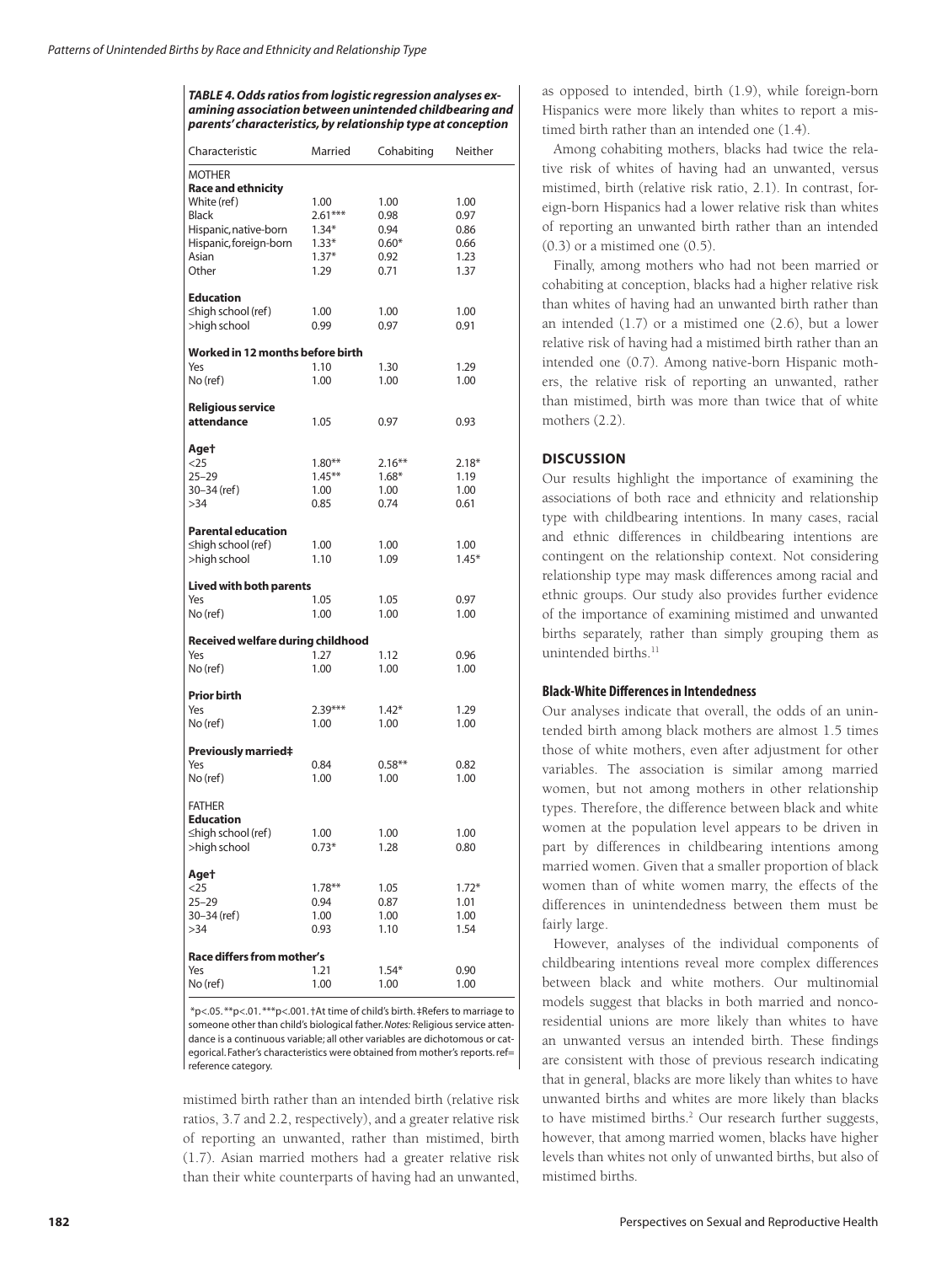| Relationship type<br>and race/ethnicity | Unwanted<br>vs. intended | Mistimed<br>vs. intended | Unwanted<br>vs. mistimed |
|-----------------------------------------|--------------------------|--------------------------|--------------------------|
| All                                     |                          |                          |                          |
| White (ref)                             | 1.00                     | 1.00                     | 1.00                     |
| Black                                   | $2.40***$                | 1.12                     | $2.14***$                |
| Hispanic, native-born                   | $1.37*$                  | 1.05                     | 1.31                     |
| Hispanic, foreign-born                  | 0.75                     | 1.01                     | 0.75                     |
| Asian                                   | $1.58***$                | 1.07                     | $1.48*$                  |
| Other                                   | 1.42                     | 1.01                     | 1.41                     |
| <b>Married</b>                          |                          |                          |                          |
| White (ref)                             | 1.00                     | 1.00                     | 1.00                     |
| Black                                   | $3.73***$                | $2.18***$                | $1.71*$                  |
| Hispanic, native-born                   | 1.41                     | 1.32                     | 1.07                     |
| Hispanic, foreign-born                  | 1.07                     | $1.43*$                  | 0.75                     |
| Asian                                   | $1.88***$                | 1.24                     | 1.51                     |
| Other                                   | 2.10                     | 1.09                     | 1.92                     |
| <b>Cohabiting</b>                       |                          |                          |                          |
| White (ref)                             | 1.00                     | 1.00                     | 1.00                     |
| <b>Black</b>                            | 1.59                     | 0.77                     | $2.06***$                |
| Hispanic, native-born                   | 0.81                     | 0.99                     | 0.82                     |
| Hispanic, foreign-born                  | $0.34**$                 | 0.71                     | $0.47*$                  |
| Asian                                   | 1.30                     | 0.80                     | 1.62                     |
| Other                                   | 0.76                     | 0.70                     | 1.08                     |
| <b>Neither</b>                          |                          |                          |                          |
| White (ref)                             | 1.00                     | 1.00                     | 1.00                     |
| Black                                   | $1.71***$                | $0.67*$                  | $2.57***$                |
| Hispanic, native-born                   | 1.43                     | 0.64                     | $2.23***$                |
| Hispanic, foreign-born                  | 0.70                     | 0.64                     | 1.10                     |
| Asian                                   | 1.56                     | 1.06                     | 1.47                     |
| Other                                   | 1.89                     | 1.14                     | 1.65                     |

 \*p<.05. \*\*p<.01. \*\*\*p<.001. *Notes:* All controls included in Table 4 were also included in these models. ref=reference category.

The elevated odds of unwanted births among married and noncoresidential black mothers may be due in part to economic or relationship stresses that were not directly measured in this study, or to the more limited marriage opportunities among blacks.<sup>11,25,28</sup> The findings may also reflect the greater uncertainty or instability of relationships among blacks.25 Likewise, higher levels of unwantedness among blacks may be due to ambivalence about childbearing and to lack of contraceptive use among unmarried and cohabiting couples, whose pregnancies are frequently neither planned nor actively prevented.39 In addition, the elevated odds of unwanted childbearing among black women may reflect, in part, racial differences in women's willingness to terminate unwanted pregnancies.<sup>40</sup>

## **Hispanic-White Differences in Intendedness**

A comparison of childbearing intentions between white and Hispanic women yields a somewhat different pattern. Overall, the odds of having had an unintended birth did not differ between foreign- or native-born Hispanics and whites, net of controls. However, both native- and foreignborn Hispanic mothers who were married at the time of conception had higher odds of an unintended birth than did white married mothers. The results of the multinomial regression analysis suggest that these differences are likely

driven by mistimed births and may be limited to foreignborn Hispanics.

Among cohabiting women and those outside of a coresidential union at the time of conception, nativeborn Hispanics and whites had similar odds of reporting an unintended birth. On the other hand, foreign-born Hispanics who were cohabiting at the time of conception had lower odds than white cohabiting women of reporting an unintended birth. Foreign-born Hispanic cohabiting mothers had a lower relative risk of an unwanted birth (versus an intended or mistimed birth) than white cohabiting mothers, but were no more likely than whites to have a mistimed birth rather than an intended one.

Our results confirm prior findings that Hispanic cohabiting women are more likely than white cohabiting women to have intended pregnancies, and provide further evidence that Hispanics may be more likely than other racial and ethnic groups to view cohabitation as an appropriate setting for family formation.<sup>10,11,41</sup> Our study expands upon past work by suggesting that the racial and ethnic differences in childbearing intentions among cohabiting women are largely driven by the childbearing intentions of foreignborn Hispanics. Several factors may explain this finding. First, common-law marriages are an established tradition and are very prevalent in Latin American countries, where women's reproductive behavior is similar in formal unions and informal unions.22,41 Moreover, the characteristics of cohabiting unions among foreign-born Hispanics may differ from those among their native-born counterparts and among whites. Another possibility is that the relationship quality of foreign-born Hispanics differs from that of others or that the experience of having migrated to the United States helps couples who are not legally wed to bond in ways that facilitate family formation. Unfortunately, data on relationship and socioeconomic characteristics at the time of conception are not available in the ECLS-B, so we could not explore these issues.

The differences between foreign-born and native-born Hispanic cohabiting mothers suggest that as Hispanics become acculturated, the meanings they ascribe to cohabitation may come to resemble those among whites and blacks.13 In addition, reports of childbearing intentions may be more subject to social desirability bias among foreign-born Hispanics—most of whom have emigrated from countries whose culture and religion venerate motherhood—than among native-born Hispanics.13 Indeed, motherhood and children are highly valued in Catholicism, which plays a prominent role in Latin American countries. As a result, foreign-born Hispanics may be more inclined than their native-born counterparts to report an unintended birth as having been mistimed rather than unwanted. However, religious attendance (the only variable in the data set related to cultural and religious values) did not attenuate the relationship between nativity and childbearing intentions. Our findings also underscore the importance of recognizing the diversity of the Hispanic population within the United States.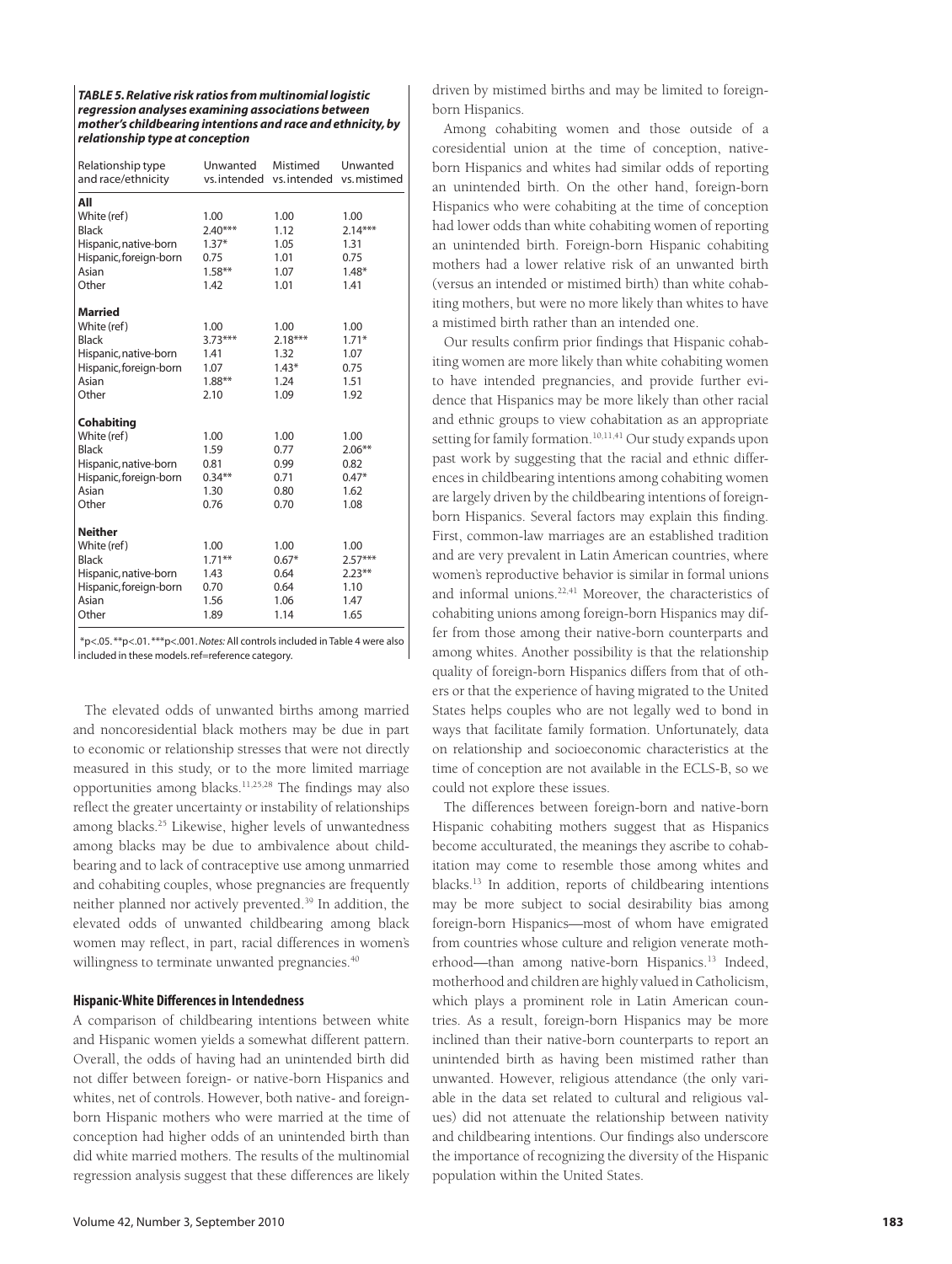#### **Asian-White Differences in Intendedness**

While the odds of reporting an unintended birth did not differ significantly between Asians and whites for the sample as a whole or among women who had been cohabiting or outside of a coresidential union, Asian married women were more likely than white married women to report an unintended birth. The decomposition of childbearing intentions suggests that the difference in childbearing intentions between married Asian and white women was driven by Asian women's higher relative risk of having had an unwanted versus intended birth. This is surprising, given that Asians appear to adhere to a traditional conservative culture. Perhaps the unmarried Asians in our sample were more likely than their married counterparts to be third- or later-generation immigrants and have adopted mainstream views on cohabitation and nonmarital childbearing. Because Chinese make up one of the largest groups of Asian-Americans in the United States,<sup>37</sup> and because the large majority of Asians in our sample were foreign-born, the elevated likelihood of reporting unwanted births may reflect a strong preference for male children<sup>42</sup> or a carryover of China's one-child policy. Finally, our findings point to the need for additional research on Asians' fertility, contraceptive use patterns and childbearing intentions, and for data that will allow examination of heterogeneity in their nativity status and country of origin.

## **Limitations**

Our study has several limitations. First, our sample included only pregnancies that resulted in live births. Additionally, our measure of childbearing intentions may have been subject to the bias inherent in retrospective reports of childbearing intentions.<sup>42</sup> Such bias may have been exacerbated by our use of a cohort of live births and of intentions data collected relatively soon after the child's birth, when women have a reduced likelihood of labeling a birth unintended. However, the overall findings are consistent with those of other studies and are contrary to what we would expect if respondents were providing socially desirable responses. Another limitation is that childbearing intentions may be more nuanced than our discrete categories allowed;<sup>43</sup> such intentions may be better measured on a continuum that reflects the ambivalence that many couples voice.<sup>21</sup> Moreover, differences in the interpretation and applicability of current questions used to measure childbearing intentions may vary by race and ethnicity.14

#### **Implications**

Our findings have several policy implications. Because unintended births, particularly those that are unwanted, are associated with poor outcomes for couples and children,<sup>4,5</sup> our findings underscore the need to improve access to family planning to help prevent unwanted and mistimed births among couples of all racial and ethnic groups and relationship types. Applicable programs should be tailored to a woman's relationship type and should recognize the extent to which her relationship status may shape the meaning and implications of childbearing. That differences in unintended births between Asians and whites and between blacks and whites were limited to married women speaks to the need for programs and services that broaden their focus beyond unmarried women and other groups traditionally considered at high risk for unintended childbearing. The especially high rates of unwanted births among blacks in all relationship categories indicate the need to address the unique cultural and economic issues of this population. More generally, our findings suggest that each relationship type may warrant unique program and clinic approaches to help reduce unintended pregnancy.

The results of this study point to several avenues for future research. First, our findings, coupled with those of others, suggest a need to better understand the meanings associated with childbearing intentions of whites, blacks, Hispanics, Asians and others, and how these meanings may vary among relationship types. This is particularly important given the especially high rates of unwanted and nonmarital fertility among blacks, the current immigration patterns among both Hispanics and Asians, and the high rates of fertility among Hispanics.<sup>13</sup> Additional research is also needed to identify factors that help explain why rates of unwanted births are higher among blacks than whites, particularly among married women. In addition, research should examine the differences in the meaning of cohabitation across racial and ethnic groups and by nativity status. Indeed, our findings suggest the potential value of examining whether actively planned pregnancies within cohabiting relationships are more likely to occur among foreign-born Hispanic women than among native-born Hispanics and women of other racial and ethnic groups; such research would provide insights into the meaning of cohabitation and childbearing across these groups. Further work is needed on the fertility and childbearing patterns of Asians, about which little is known. Lastly, it is important to remember that the meanings of marriage and cohabitation have changed dramatically during the past two to three decades, and are still changing. Thus, the associations between relationship status and birth intentions will likely continue to change, albeit at a different pace for different groups of women.

#### **REFERENCES**

**1.** Finer LB and Henshaw SK, Disparities in rates of unintended pregnancy in the United States, 1994 and 2001, *Perspectives on Sexual and Reproductive Health,* 2006, 38(2):90–96.

**2.** Chandra A et al., Fertility, family planning, and reproductive health of U.S. women: data from the 2002 National Survey of Family Growth, *Vital and Health Statistics,* 2005, Series 23, No. 25.

**3.** Baydar N, Consequences for children of their birth planning status, *Family Planning Perspectives,* 1995, 27(6):228–234 & 245.

**4.** Hummer RA, Hack KA and Raley RK, Retrospective reports of pregnancy wantedness and child well-being in the United States, *Journal of Family Issues,* 2004, 25(3):404–428.